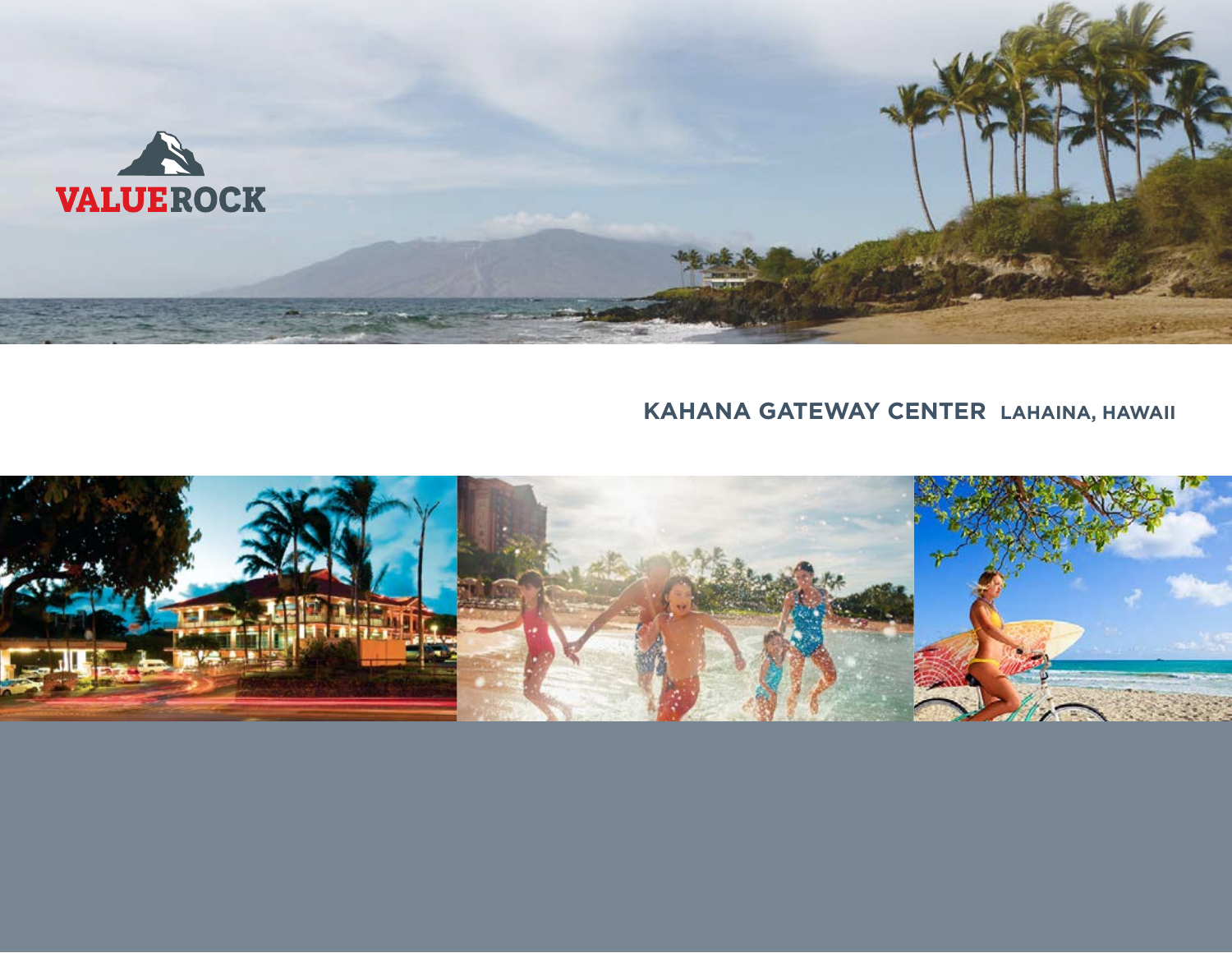## **kahana Gateway Center**

4405 Honoapiilani Highway, Lahaina, Hawaii



# **Key Highlights**

- Excellent highway frontage, visibility and signage opportunities
- Over 16,000 cars per day passing by on Honoapiilani Highway
- Located adjacent to several worldclass resorts and thousands of hotel rooms in West Maui
- • Servicing Kaanapali, Lahaina, Napili, and Kapalua
- Major tenants include Liberty Dialysis, Whaler's General Store, Shell Gas, Maui Brewing Co., Bank of Hawaii and First Hawaiian Bank



Contact: Cliff Ogata | (808) 351-9150 | cogata@valuerockrealty.com | valuerockrealty.com

18301 Von Karman Avenue, Suite 850, Irvine, CA 92612

The information contained has been secured from sources we believe to be reliable, but we make no representations or warranties, expressed or implied, as to the accuracy of the information. The receiving party must verify the information and bears all risk for any inaccuracies.

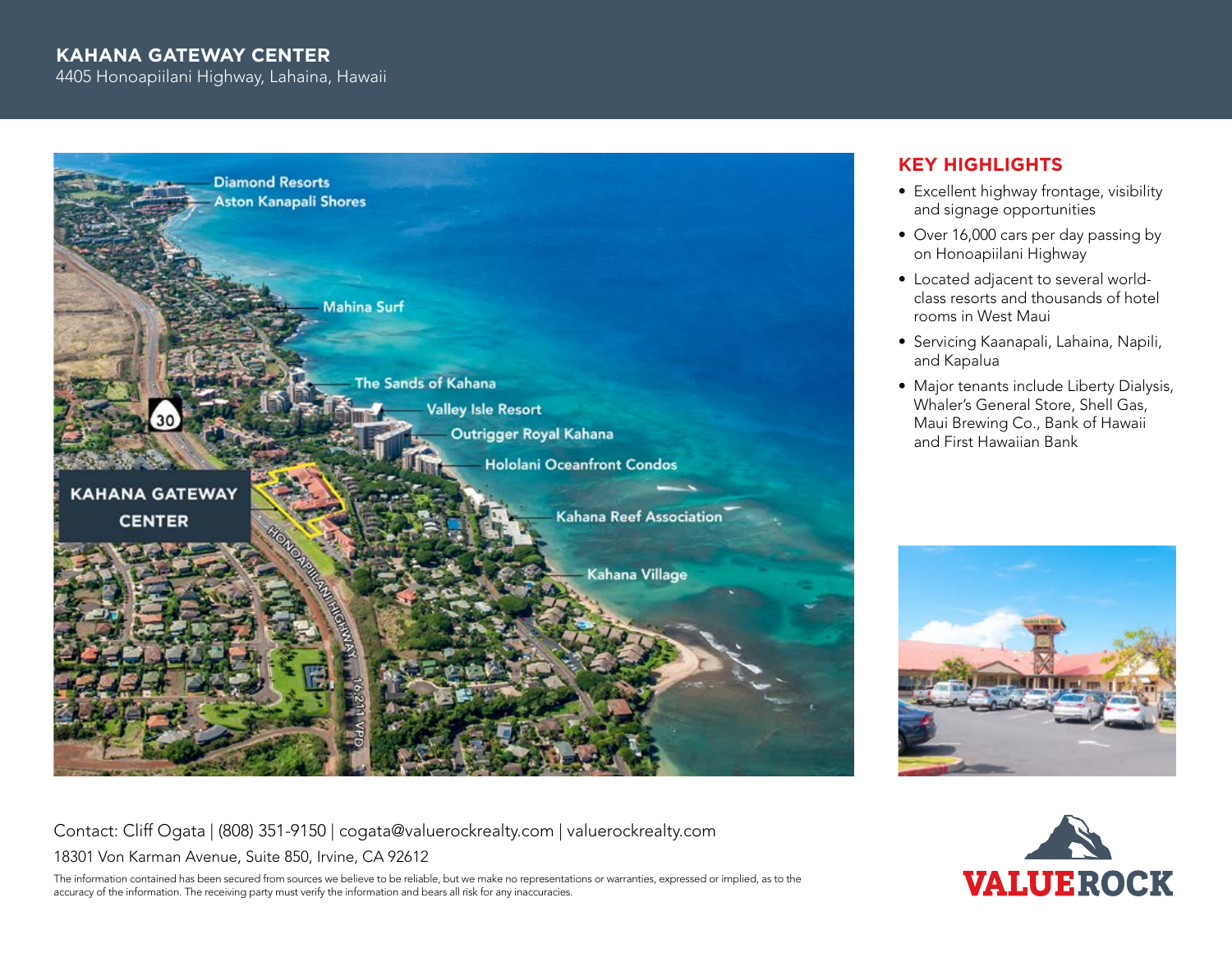## **kahana Gateway Center**

4405 Honoapiilani Highway, Lahaina, Hawaii



#### **property details**

| Land Area | 3.951 Acres    |  |
|-----------|----------------|--|
| GLA       | 58,774 Sq. Ft. |  |
| Parking   | 306 Stalls     |  |

#### **Surrounding demographics**

|               |               | 3 mile 5 mile 10 mile      |        |
|---------------|---------------|----------------------------|--------|
| Population    | 11.852 13.854 |                            | 26.995 |
| Average       |               | \$83,933 \$83,069 \$92,534 |        |
| <b>Income</b> |               |                            |        |



Contact: Cliff Ogata | (808) 351-9150 | cogata@valuerockrealty.com | valuerockrealty.com

18301 Von Karman Avenue, Suite 850, Irvine, CA 92612

The information contained has been secured from sources we believe to be reliable, but we make no representations or warranties, expressed or implied, as to the accuracy of the information. The receiving party must verify the information and bears all risk for any inaccuracies.